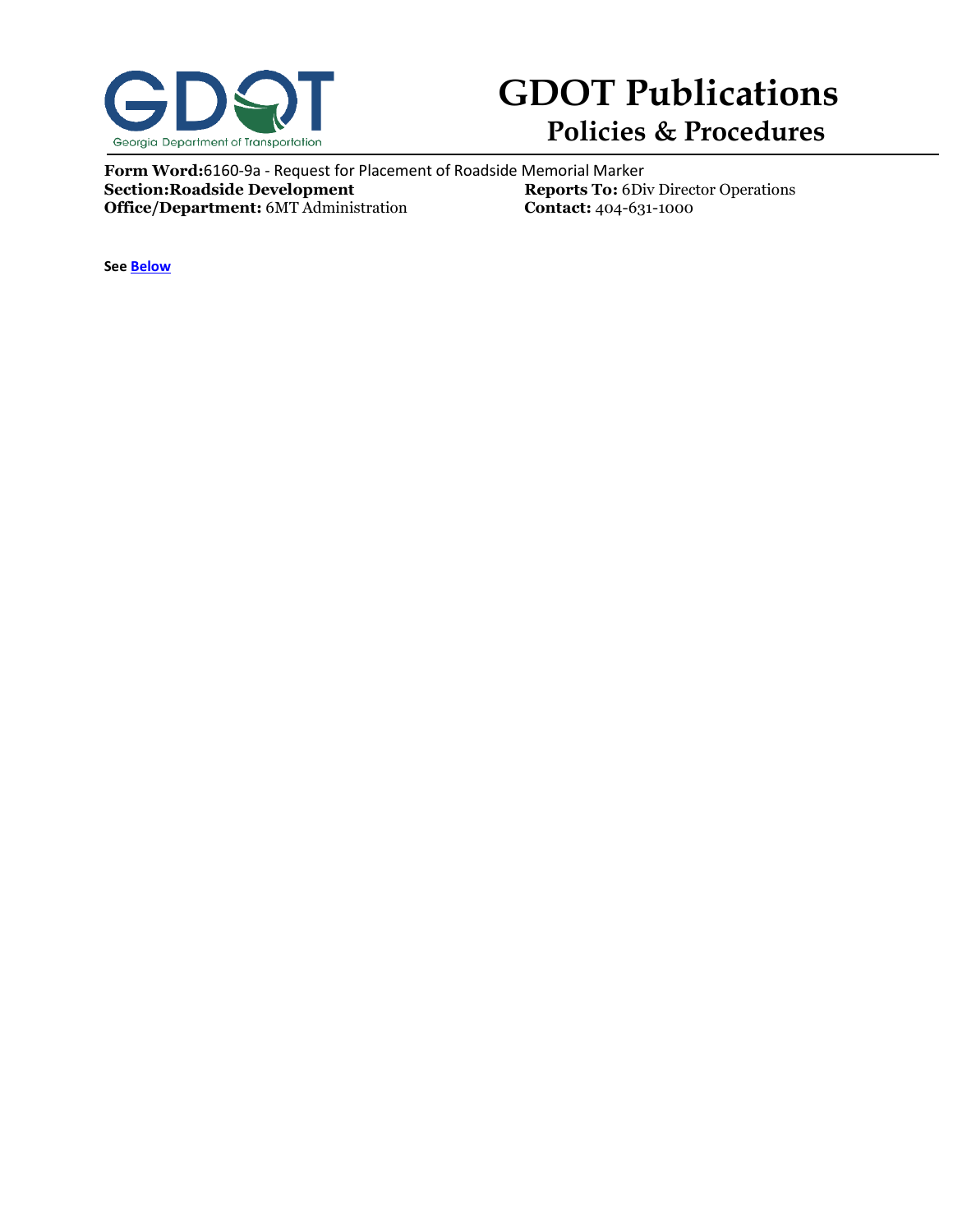# <span id="page-1-0"></span>**GDOT Request for Placement of Roadside Memorial Marker**

| Note: Copy of Accident Report must be attached for request to be considered. |                                                                                                                                                                                                                                |  |                                                                     |  |  |
|------------------------------------------------------------------------------|--------------------------------------------------------------------------------------------------------------------------------------------------------------------------------------------------------------------------------|--|---------------------------------------------------------------------|--|--|
|                                                                              |                                                                                                                                                                                                                                |  |                                                                     |  |  |
|                                                                              | Name to be Printed on Marker 2008 and 2009 and 2009 and 2009 and 2009 and 2009 and 2009 and 2009 and 2009 and 2009 and 2009 and 2009 and 2009 and 2009 and 2009 and 2009 and 2009 and 2009 and 2009 and 2009 and 2009 and 2009 |  |                                                                     |  |  |
| Name of Roadway and Location of the Marker                                   |                                                                                                                                                                                                                                |  |                                                                     |  |  |
| <b>Person Making Request</b>                                                 | and the control of the control of the control of the control of the control of the control of the control of the                                                                                                               |  |                                                                     |  |  |
|                                                                              |                                                                                                                                                                                                                                |  | <u> 1989 - Johann Stein, mars an deus Amerikaansk kommunister (</u> |  |  |
|                                                                              |                                                                                                                                                                                                                                |  |                                                                     |  |  |
|                                                                              |                                                                                                                                                                                                                                |  |                                                                     |  |  |
| <b>Email</b>                                                                 | <u> Alexandria de la contrada de la contrada de la contrada de la contrada de la contrada de la contrada de la c</u>                                                                                                           |  |                                                                     |  |  |
|                                                                              |                                                                                                                                                                                                                                |  |                                                                     |  |  |
| <b>Comments</b>                                                              | <u> 1989 - Johann Stein, mars an deutscher Stein und der Stein und der Stein und der Stein und der Stein und der</u>                                                                                                           |  |                                                                     |  |  |
|                                                                              |                                                                                                                                                                                                                                |  |                                                                     |  |  |
|                                                                              |                                                                                                                                                                                                                                |  |                                                                     |  |  |
|                                                                              |                                                                                                                                                                                                                                |  |                                                                     |  |  |
|                                                                              |                                                                                                                                                                                                                                |  |                                                                     |  |  |
|                                                                              |                                                                                                                                                                                                                                |  |                                                                     |  |  |
|                                                                              |                                                                                                                                                                                                                                |  |                                                                     |  |  |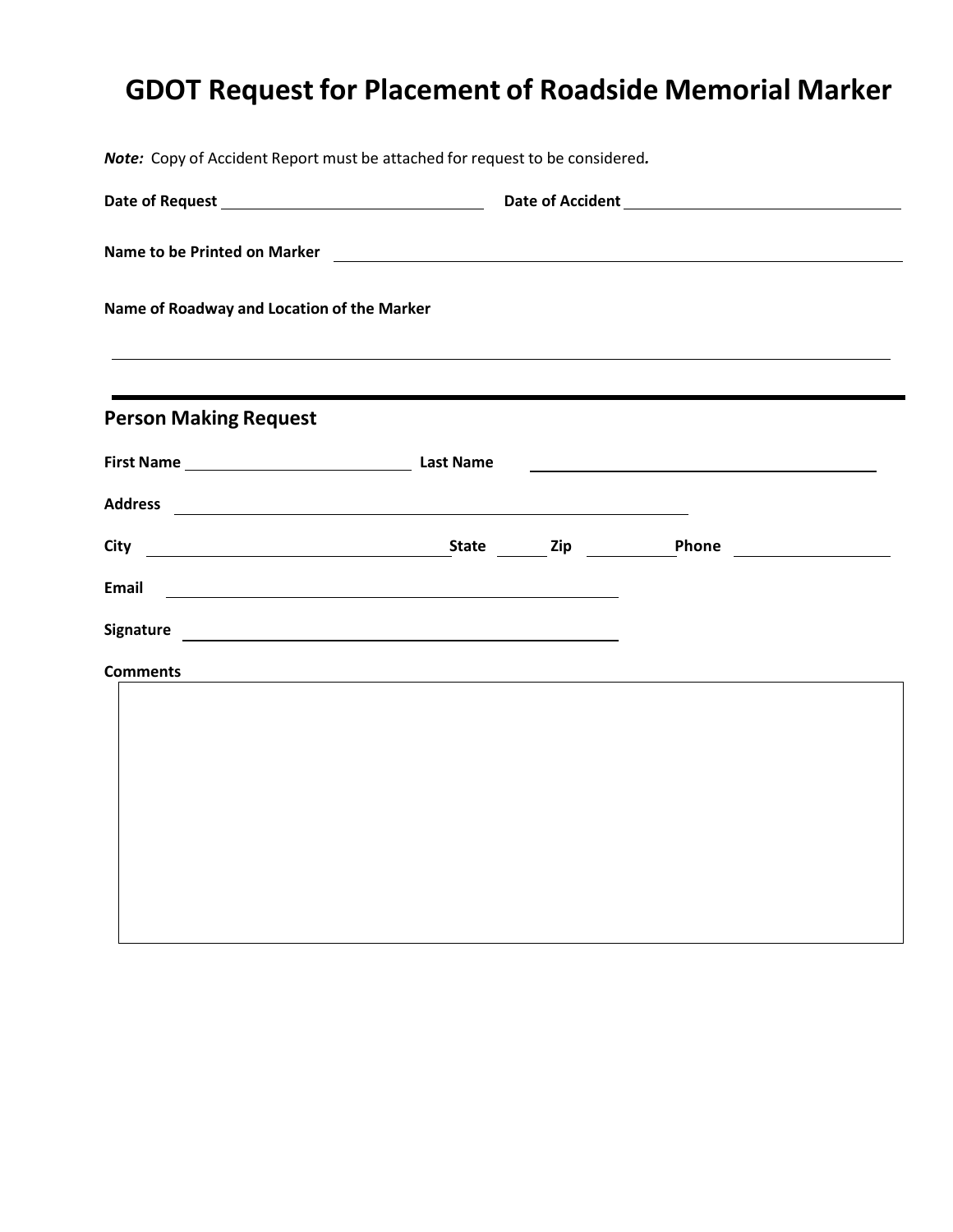*The following section is to be completed by a family member if a friend is making the request.*

#### **Authorization by Family Member of the Deceased**

| <b>Last Name</b><br><u> 1989 - Andrea State Barbara, amerikan personal di sebagai personal di sebagai personal di sebagai personal di</u>                                                                                      |        |  |  |  |
|--------------------------------------------------------------------------------------------------------------------------------------------------------------------------------------------------------------------------------|--------|--|--|--|
| Relationship to the Deceased: Relative                                                                                                                                                                                         | Friend |  |  |  |
| <b>Address</b>                                                                                                                                                                                                                 |        |  |  |  |
|                                                                                                                                                                                                                                |        |  |  |  |
| Email experience and the contract of the contract of the contract of the contract of the contract of the contract of the contract of the contract of the contract of the contract of the contract of the contract of the contr |        |  |  |  |
|                                                                                                                                                                                                                                |        |  |  |  |
| <b>Comments</b><br>the contract of the contract of the contract of the contract of the contract of the contract of the contract of                                                                                             |        |  |  |  |
|                                                                                                                                                                                                                                |        |  |  |  |
|                                                                                                                                                                                                                                |        |  |  |  |
|                                                                                                                                                                                                                                |        |  |  |  |
|                                                                                                                                                                                                                                |        |  |  |  |
|                                                                                                                                                                                                                                |        |  |  |  |
|                                                                                                                                                                                                                                |        |  |  |  |

Attach check or money order for the amount of \$100 made payable to the **Georgia Department of Transportation**.

Mail request, payment and accident report to: **GDOT State Maintenance Engineer 600 W. Peachtree St., 10 th Floor Atlanta, GA 30308 Phone: 404‐631‐1933**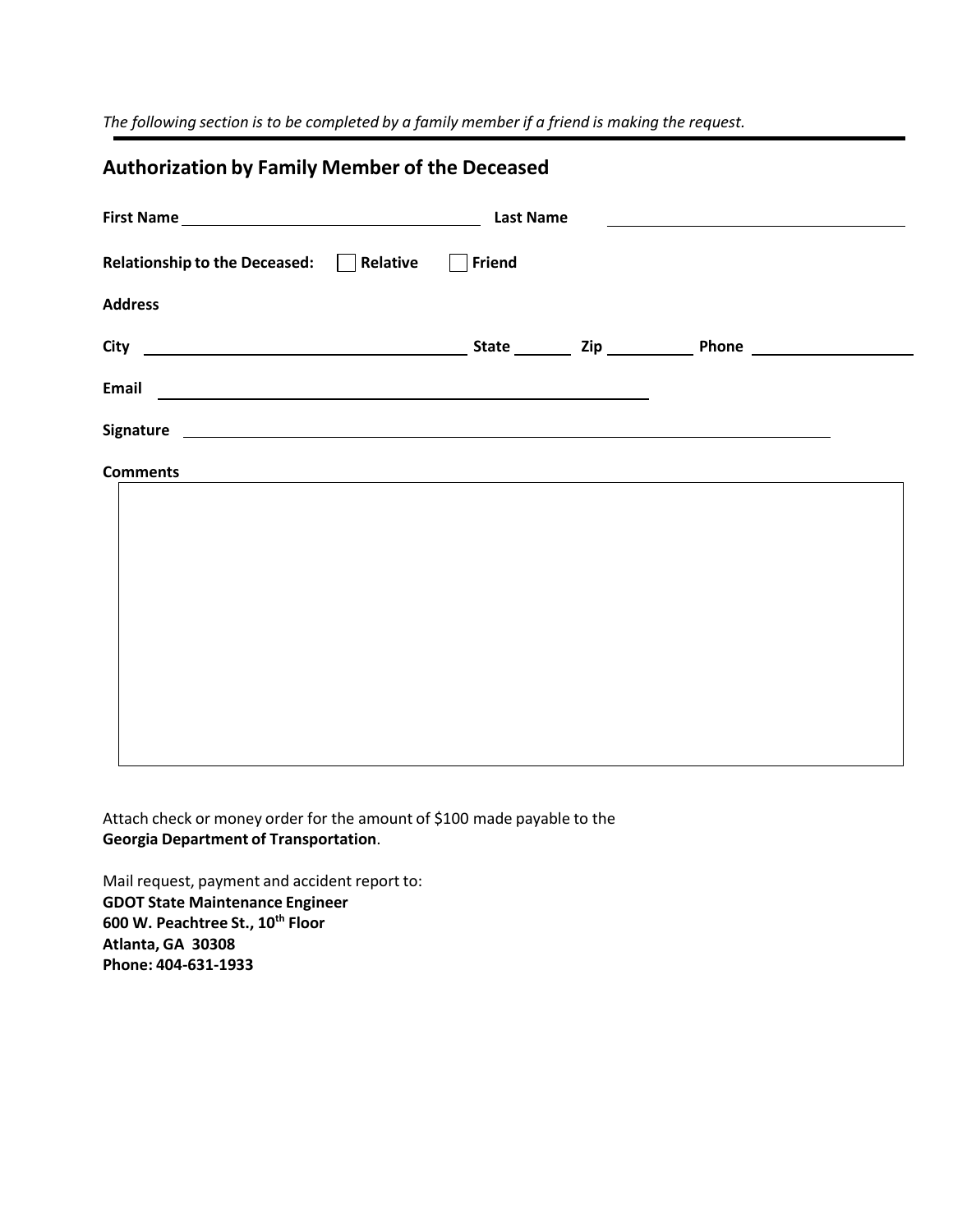## **Georgia Department of Transportation Use Only**

**Neg**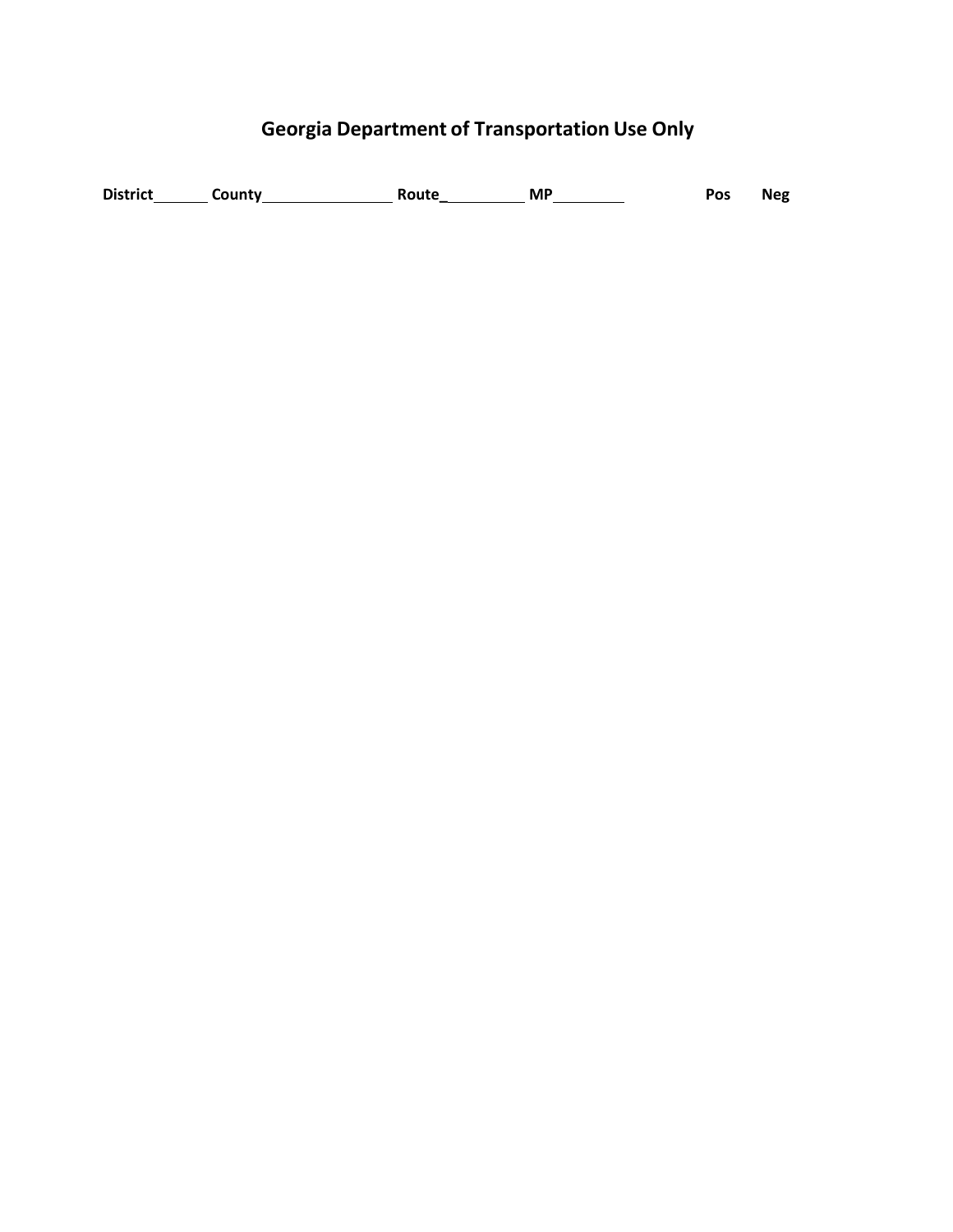|                                                                                                                                         | Date ______________ |
|-----------------------------------------------------------------------------------------------------------------------------------------|---------------------|
| <b>Title</b><br><u> 1980 - Jan Samuel Barbara, martin da shekara 1980 - An tsara 1980 - An tsara 1980 - An tsara 1980 - An tsara</u>    |                     |
| The signature below certifies that a memorial Sign has been placed on a state highway system with the name of the above deceased by the |                     |

**District Maintenance Engineer Construction Construction Cate Installed** 

**Georgia Department of Transportation**

П